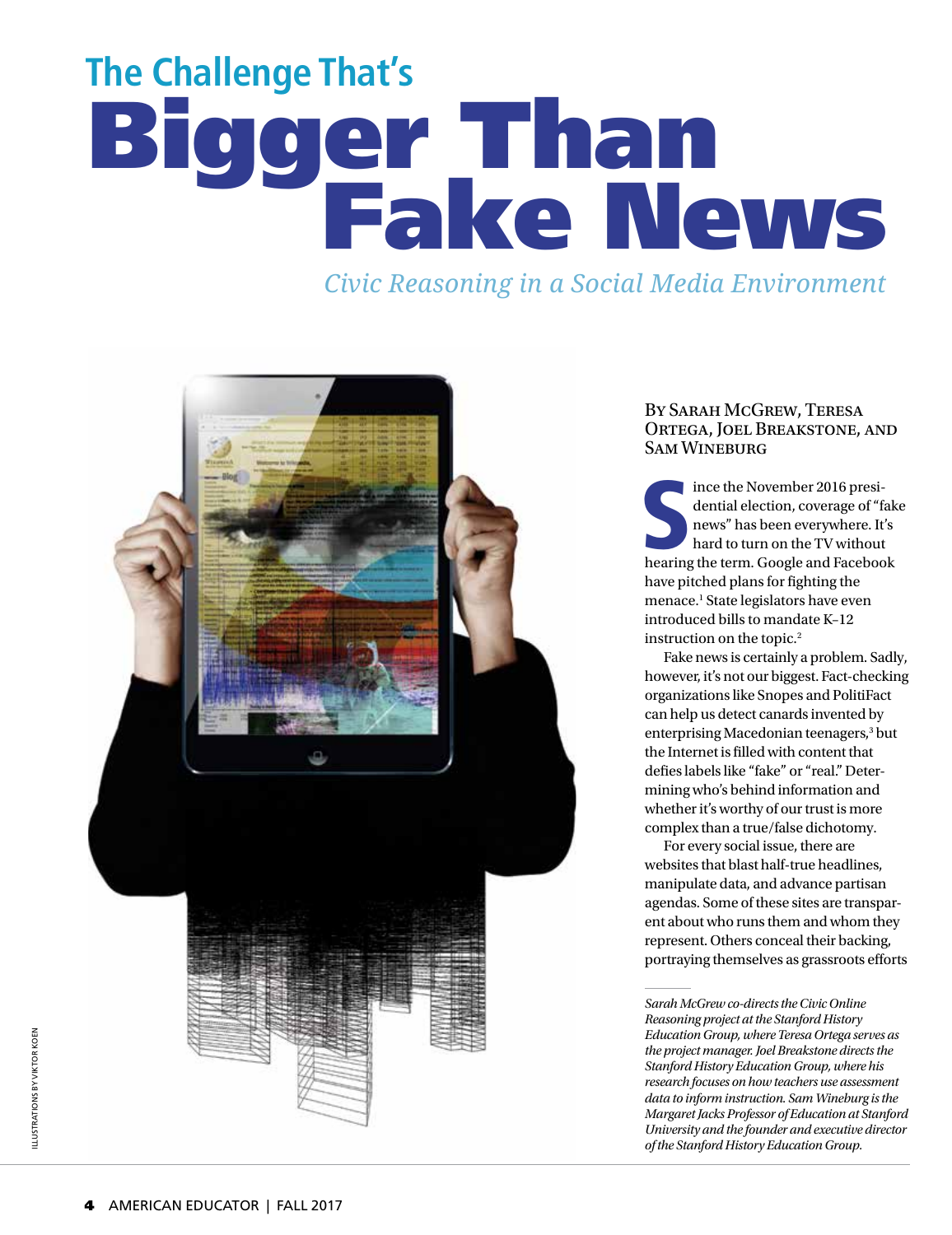when, in reality, they're front groups for commercial or political interests. This doesn't necessarily mean their information is false. But citizens trying to make decisions about, say, genetically modified foods should know whether a biotechnology company is behind the information they're reading. Understanding where information comes from and who's responsible for it are essential in making judgments of credibility.

The Internet dominates young people's lives. According to one study, teenagers spend nearly nine hours a day online.4 With optimism, trepidation, and, at times, annoyance, we've witnessed young people's digital dexterity and astonishing screen stamina. Today's students are more likely to learn about the world through social media than through traditional sources like print newspapers.5 It's critical that students know how to evaluate the content that flashes on their screens.

Unfortunately, our research at the Stanford History Education Group demonstrates they don't.\* Between January 2015 and June 2016, we administered 56 tasks to students across 12 states. (To see sample items, go to http://sheg. stanford.edu.) We collected and analyzed 7,804 student responses. Our sites for field-testing included middle and high schools in inner-city Los Angeles and suburban schools outside of Minneapolis. We also administered tasks to college-level students at six different universities that ranged from Stanford University, a school that rejects 94 percent of its applicants, to large state universities that admit the majority of students who apply.

When thousands of students respond to dozens of tasks, we can expect many variations. That was certainly the case in our experience. However, at each level middle school, high school, and college these variations paled in comparison to a stunning and dismaying consistency. Overall, young people's ability to reason about information on the Internet can be summed up in two words: *needs improvement*.

Our "digital natives"† may be able to flit between Facebook and Twitter while simultaneously uploading a selfie to Instagram and texting a friend. But when it comes to evaluating information that flows through social media channels, they're easily duped. Our exercises were not designed to assign letter grades or make hairsplitting distinctions between "good" and "better." Rather, at each level, we sought to establish a reasonable bar that was within reach of middle school, high school, or college students. At each level, students fell far below the bar.

Determining who's behind information and whether it's worthy of our trust is more complex than a true/false dichotomy.

In what follows, we describe three of our assessments.<sup>6</sup> Our findings are troubling. Yet we believe that gauging students' ability to evaluate online content is the first step in figuring out how best to support them.

## Assessments of Civic Online Reasoning

Our tasks measured three competencies of civic online reasoning—the ability to evaluate digital content and reach warranted conclusions about social and political issues: (1) identifying who's behind the information presented, (2) evaluating the evidence presented, and \*The Stanford History Education Group offers free

(3) investigating what other sources say. Some of our assessments were paperand-pencil tasks; others were administered online. For our paper-and-pencil assessments, we used screenshots of tweets, Facebook posts, websites, and other content that students encounter online. For our online tasks, we asked students to search for information on the web.

#### Who's Behind the Information?

One high school task presented students with screenshots of two articles on global climate change from a national news magazine's website. One screenshot was a traditional news story from the magazine's "Science" section. The other was a post sponsored by an oil company, which was labeled "sponsored content" and prominently displayed the company's logo. Students had to explain which of the two sources was more reliable.

Native advertisements—or ads craftily designed to mimic editorial content—are a relatively new source of revenue for news outlets.7 Native ads are intended to resemble the look of news stories, complete with eye-catching visuals and data displays. But, as with all advertisements, their purpose is to promote, not inform. Our task assessed whether students could identify who was behind an article and consider how that source might influence the article's content. Successful students recognized that the oil company's post was an advertisement for the company itself and reasoned that, because the company had a vested interest in fossil fuels, it was less likely to be an objective source than a news item on the same topic.

We administered this task to more than 200 high school students. Nearly 70 percent selected the sponsored content (which contained a chart with data) posted by the oil company as the more reliable source. Responses showed that rather than considering the source and purpose of each item, students were often taken in by the eye-catching pie chart in the oil company's post. Although there was no evidence that the chart represented reliable data, students concluded that the post was fact-based. One student wrote that the oil company's article was more reliable because "it's easier to understand with the graph and seems

curriculum materials to teachers at http://sheg.stanford. edu. Our curriculum and assessments have more than 4 million downloads. We initiated a research program about students' civic online reasoning when we became distressed by students' inability to make the most basic judgments of credibility.

<sup>†</sup> For more about the myth of "digital natives," see "Technology in Education" in the Spring 2016 issue of *American Educator*, available at www.aft.org/ae/ spring2016/debruyckere-kirschner-and-hulshof.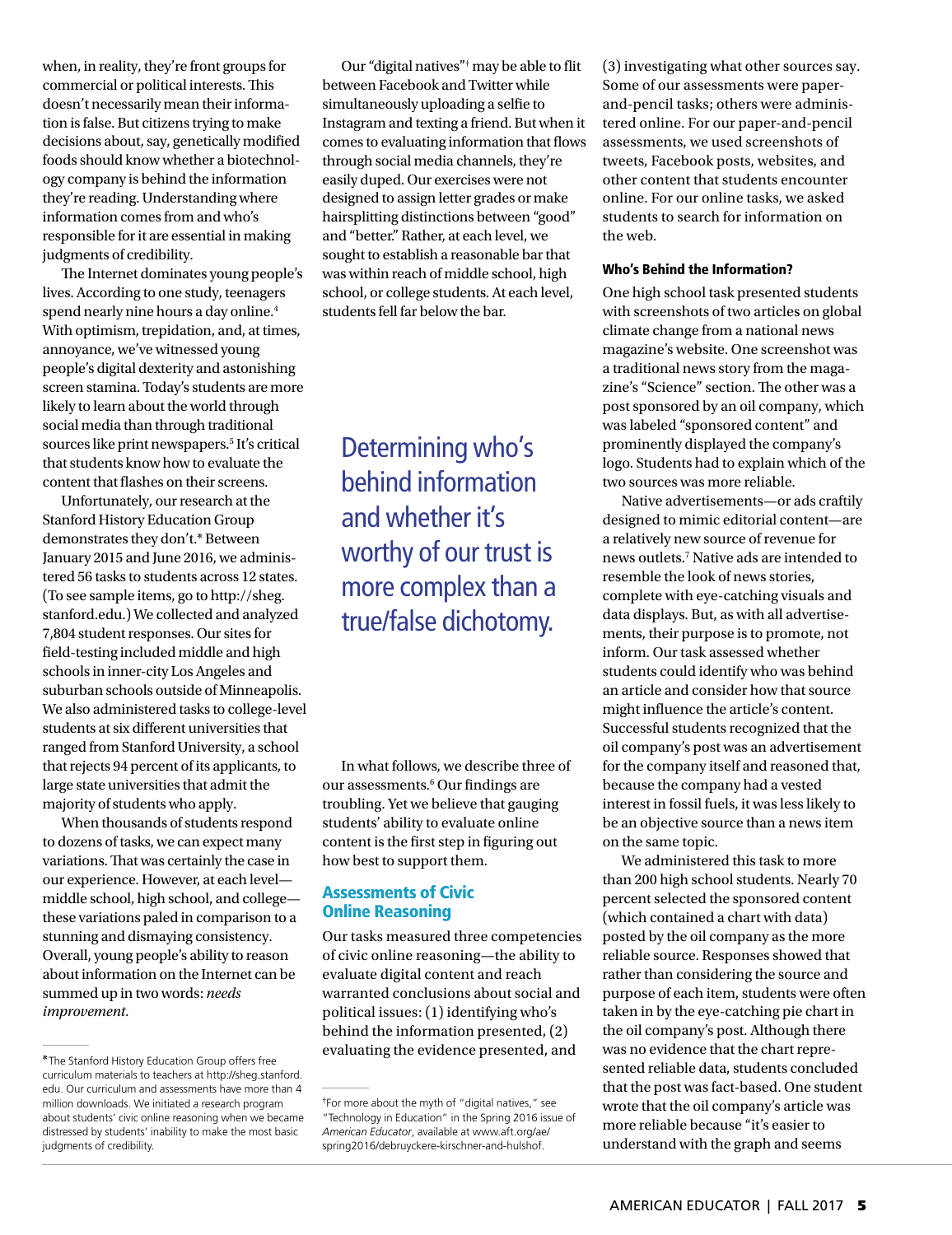more reliable because the chart shows facts right in front of you." Only 15 percent of students concluded that the news article was the more trustworthy source of the two. A similar task designed for middle school students yielded even more depressing results: 82 percent of students failed to identify an item clearly marked "sponsored content" as an advertisement. Together, findings from these exercises show us that many students have no idea what sponsored content means. Until they do, they are at risk of being deceived by interests seeking to influence them.

#### Evaluating Evidence

A task for middle school students tapped their ability to evaluate evidence. The Internet is filled with all kinds of claims some backed by solid evidence and others as flimsy as air. Such claims abound in the comment sections of news articles. As online news sites have proliferated, their accompanying comment sections have become, as it were, virtual town halls, where users not

only read, but debate, challenge, react, and engage publicly with fellow commenters. Our exercise assessed students' ability to reason about the factors that make an online comment more or less trustworthy (see Sample Item below).

Students examined a comment posted on a news article about healthcare. We asked if they would use the information in a research paper. To be successful, students needed to recognize that they knew nothing about the commenter, "Joe Smith," and his motivations for writing. Was he an expert on healthcare policy? Did he work for the Department of Health and Human Services? Adding to the dubiousness of Joe Smith's comment was the fact that he provided no citation or links to support his claims. Without a sense of his credentials or the source for his statistics, the information he provided was virtually worthless.

Despite the many reasons to be skeptical, more than 40 percent of 201 middle school students said they would use Joe Smith's information in a research paper. Instead of asking themselves

# **Sample Item** *Evaluating Online Comments*

This post appeared in the comments section of a news article about the U.S. healthcare system:



#### **Joe Smith**

Percentage of men and women who survived cancer five years after diagnosis:

U.S. 65% England 46% Canada 42%

Percentage of patients diagnosed with diabetes who received treatment within six months:

U.S. 93% England 15% Canada 43%

Percentage of seniors needing hip replacement who received it within six months:

U.S. 90% England 15% Canada 43%

You come across this comment while researching the U.S. healthcare system for a research paper. Would you use this information in your paper? Why or why not? \_\_\_\_\_\_\_\_\_\_\_\_\_\_\_\_\_\_\_\_\_\_\_\_\_\_\_\_\_\_\_\_\_\_\_\_\_\_\_\_\_\_\_\_\_\_\_\_\_\_\_\_\_\_\_\_\_\_\_\_\_\_\_\_\_\_\_\_\_\_\_\_\_\_\_\_\_\_

\_\_\_\_\_\_\_\_\_\_\_\_\_\_\_\_\_\_\_\_\_\_\_\_\_\_\_\_\_\_\_\_\_\_\_\_\_\_\_\_\_\_\_\_\_\_\_\_\_\_\_\_\_\_\_\_\_\_\_\_\_\_\_\_\_\_\_\_\_\_\_\_\_\_\_\_\_\_

whether the evidence he provided was sound, students saw a match between the information he presented and the topic at hand. They credulously took the numbers he provided at face value. Other students were entranced by the semblance of data in the comment and argued that the many statistics made the information credible. One student wrote that she would use the comment's information "because the person included statistics that make me think this source is reliable." Many middle school students, it seems, have an unflinching belief in the value of statistics—regardless of where the numbers come from.

#### Seeking Additional Sources

Another task tapped students' ability to investigate multiple sources to verify a claim. Administered online, this task directed college students (as well as a group of Advanced Placement high school students) to an article on minimumwage.com about wages in the Danish and American fast-food industries. The article claimed that paying American workers more would result in increased food prices and unemployment. Students could consult any online source to determine whether the website was a reliable source of information on minimum wage policy.

The article bears all the trappings of credibility. It links to reports by the *New York Times* and the *Columbia Journalism Review*. It is published on a professionallooking website that features "Research" and "Media" pages that link to reports and news articles. The "About" page says it is a project of the Employment Policies Institute, "a non-profit research organization dedicated to studying public policy issues surrounding employment growth." If students follow the link to the institute's website (www.epionline.org), they encounter an even sleeker site with more research reports.

Indeed, if students never leave minimumwage.com or epionline.org, they are almost guaranteed to remain ignorant of the true authors of the sites' content. To evaluate the article and the website on which it appears, students needed to leave those two sites and investigate what other sources had to say. If they did so, they likely learned that the institute is "run by a public relations firm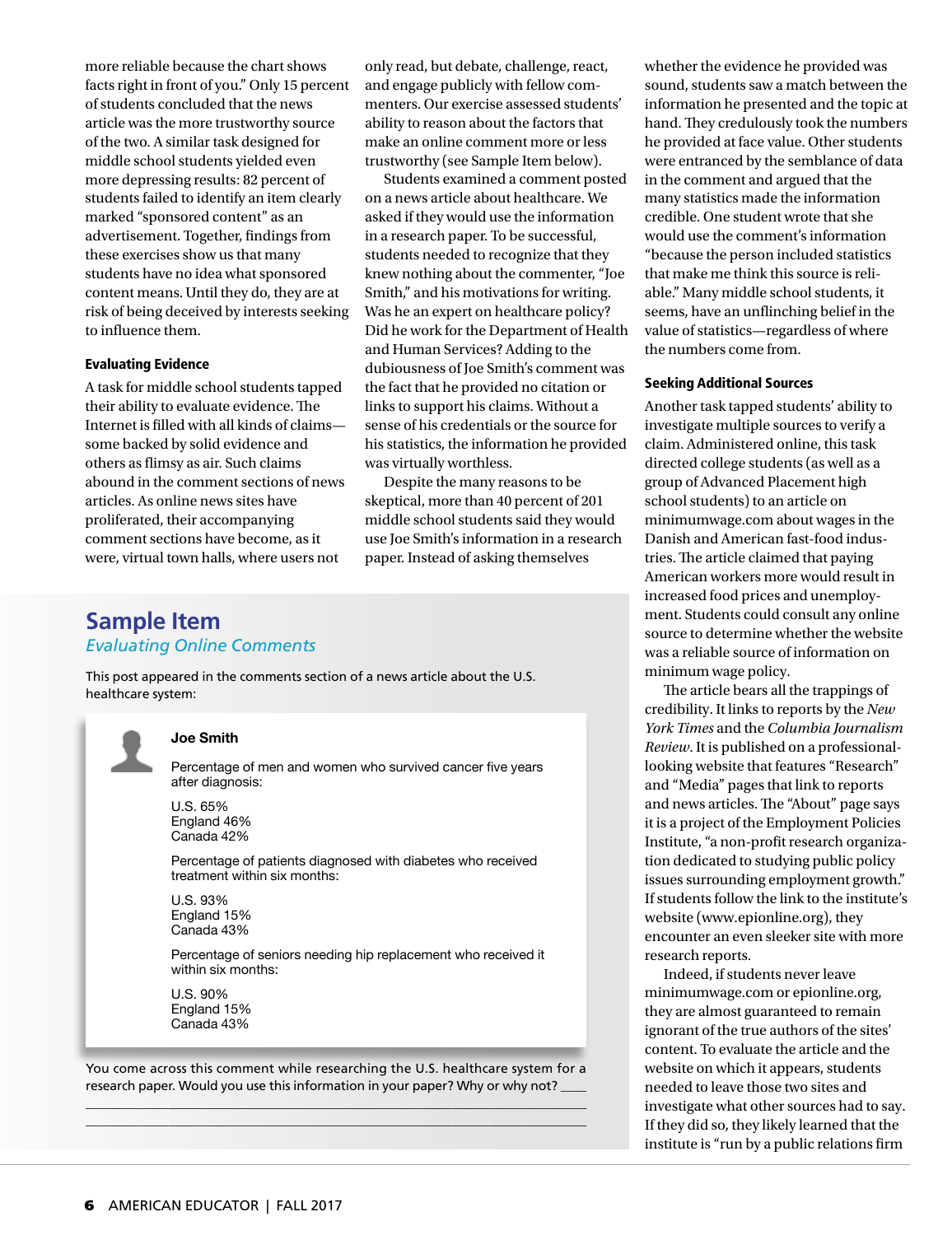that also represents the restaurant industry," and that the owner of that firm has a record of creating "official-sounding nonprofit groups" to promote information on behalf of corporate clients.<sup>8</sup>

Fifty-eight college students and 95 Advanced Placement U.S. history students completed this task. A mere 6 percent of college students and 9 percent of high school students identified the true backers of this article. The vast majority college and high school students alike accepted the website as trustworthy, citing its links, research, and parent group as reasons to trust it. As one student wrote: "I read the 'About Us' page for MinimumWage.com and also for the Employment Policies Institute. The Institute sponsors MinimumWage.com and is a non-profit research organization dedicated to studying policy issues surrounding employment, and it funds nonpartisan studies by economists around the nation. The fact that the organization is a non-profit, that it sponsors nonpartisan studies, and that it contains both pros and cons of raising the minimum wage on its website, makes me trust this source."

Cloaked sites like epionline.org abound on the web. These professionallooking sites with neutral descriptions advocate on behalf of their parent organizations while actively concealing their true identities and funding. Our task shows how easily students are duped by these techniques.

#### Where to Go from Here?

Our findings show that many young people lack the skills to distinguish reliable from misleading information. If they fall victim to misinformation, the consequences may be dire. Credible information is to civic engagement what clean air and water are to public health. If students cannot determine what is trustworthy—if they take all information at face value without considering where it comes from—democratic decision-making is imperiled. The quality of our decisions is directly affected by the quality of information on which they are based.

What should we do? A quick survey of resources available on the web shows a surfeit of materials, all of which claim to help students evaluate digital information.

Many of these resources share some-

thing in common: they provide checklists to help students decide whether information should be trusted. These checklists range in length from 10 questions to sometimes as many as 30.<sup>9</sup> Short or long, checklist approaches tend to focus students on the most easily manipulated surface features of websites: Is a contact person provided for the article? Are sources of information identified? Are there spelling or grammatical errors? Are

credible source. One could contend that in years past, the designation ".org" (for a mission-driven organization) could be trusted more than ".com" (for a profitdriven company), but that's no longer the case. Practically any organization, legitimate or not, can obtain a ".org" domain name. In an Internet characterized by polished web design, searchengine optimization, and organizations vying to appear trustworthy, such

Our findings show that many young people lack the skills to distinguish reliable from misleading information.

 $4.70$ 

there banner ads? Does the domain name contain the suffix ".org" (supposedly more reliable than ".com")?

Even if we set aside the concern that students (and the rest of us) lack the time and patience to spend 15 minutes answering lists of questions before diving into a website, a larger problem looms. Providing an author, throwing up a reference list, and ensuring a site is free of typos hardly establishes it as a

guidelines create a false sense of confidence. In fact, checklists may make students *more* vulnerable to scams, not less.

**DEBRETO ETA** 

1 Qot

The checklist approach falls short because it underestimates just how sophisticated the web has become. Worse, the approach trains students' attention on the website itself, thus cutting them off from the most efficient route to learning more about a site: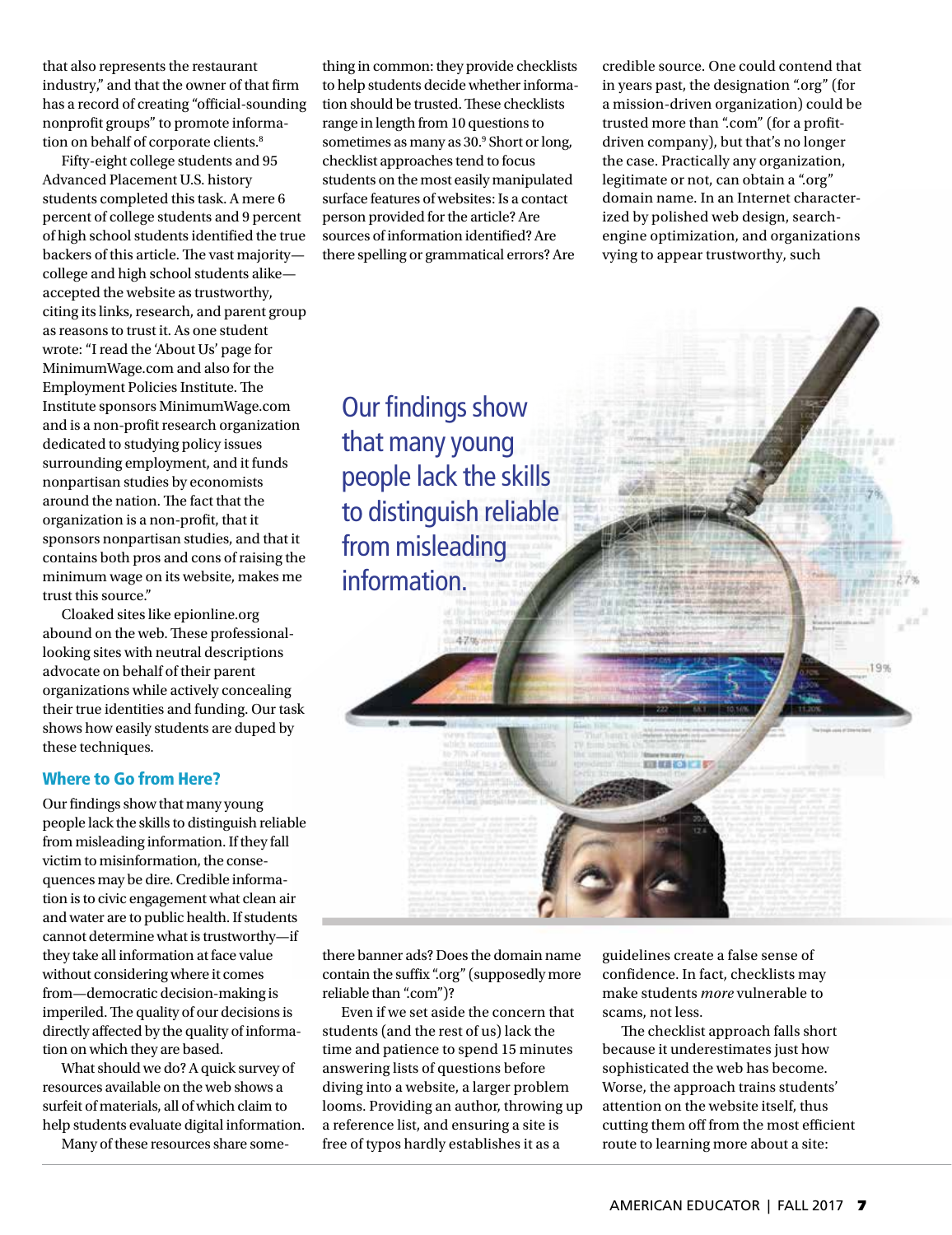finding out what the rest of the web has to say (after all, that's why we call it a *web*). In other words, students need to harness the power of the web to evaluate a single node in it. This was the biggest lesson we learned by watching expert fact checkers as they evaluated unfamiliar web content.

> We interviewed journalists and fact checkers at some of the nation's most

prestigious news and fact-checking organizations as they vetted online content in real time.10 In parallel, we observed undergraduates at the nation's most selective university, Stanford, and college professors at four-year institutions in California and Washington state as they completed the same set of online tasks. There were dramatic differences between the fact checkers and the other two groups.

Below, we describe some of the most powerful strategies employed by fact checkers and how educators can adapt them to help our students become savvy web users. (For examples of classroom activities that incorporate these strategies, see the box on page 9.)

#### *1. Teach students to read laterally.*

College students and even professors approached websites using checklistlike behaviors: they scanned up and down pages, they commented on site design and fancy logos, they noted ".org" domain names, and they examined references at the bottom of a



web article. They often spent a great deal of time reading the article, evaluating the information presented, checking its internal logic, or comparing what they read to what they already knew. But the "close reading" of a digital source, the slow, careful, methodical review of text online—when one doesn't even know if the source can be trusted (or is what it says it is)—proves to be a *colossal* waste of time.

Fact checkers approached unfamiliar content in a completely different way. They read *laterally*, hopping off an unfamiliar site almost immediately, opening new tabs, and investigating outside the site itself. They left a site in order to learn more about it. This may seem paradoxical, but it allowed fact checkers to leverage the strength of the entire Internet to get a fix on one node in its expansive web. A site like epionline.org stands up quite well to a close internal inspection: it's well designed, clearly and convincingly written (if a bit short on details), and links to respected journalistic outlets. But a bit of lateral reading paints a different picture. Multiple stories come up in a search for the Employment Policies Institute that reveal the organization (and its creation, minimumwage.com) as the work of a Washington, D.C., public relations firm that represents the hotel and restaurant industries.

- *2. Help students make smarter selections from search results.* In an open search, the first site we click matters. Our first impulse might send us down a road of further links, or, if we're in a hurry, it might be the only venue we consult. Like the rest of us, fact checkers relied on Google. But instead of equating placement in search results with trustworthiness (the mistaken belief that the higher up a result, the more reliable), as college students tend to do,<sup>11</sup> fact checkers understood how easily Google results can be gamed. Instead of mindlessly clicking on the first or second result, they exhibited *click restraint*, taking their time on search results, scrutinizing URLs and snippets (the short sentence accompanying each result) for clues. They regularly scrolled down to the bottom of the results page, sometimes even to the second or third page, before clicking on a result.
- *3. Teach students to use Wikipedia wisely.* You read right: Wikipedia. Fact checkers' first stop was often a site many educators tell students to avoid. What we should be doing instead is teaching students what fact checkers know about Wikipedia and helping them take advantage of the resources of the fifth-most trafficked site on the web.<sup>12</sup>

Students should learn about Wikipedia's standards of verifiability and how to harvest entries for links to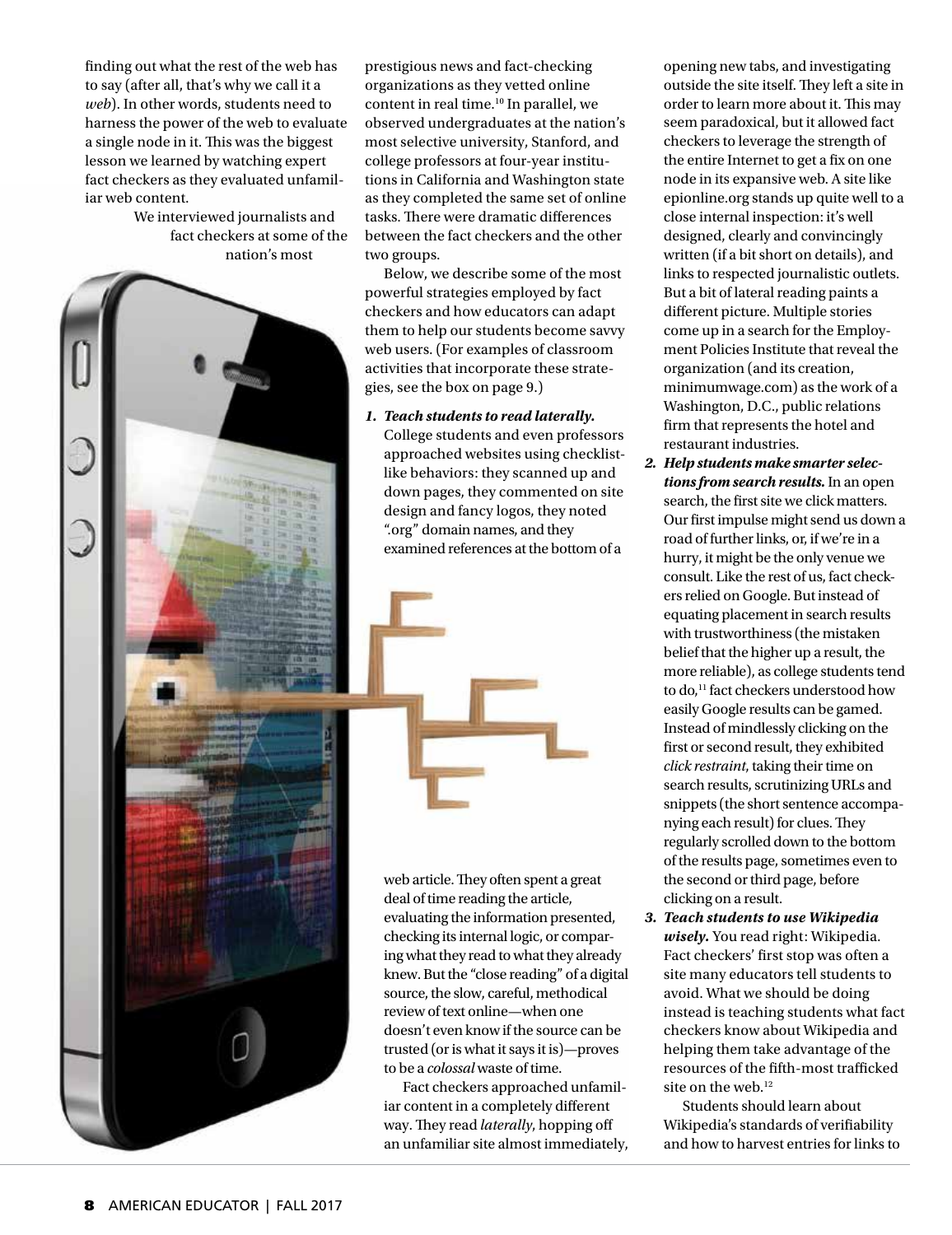reliable sources. They should investigate Wikipedia's "Talk" pages (the tab hiding in plain sight next to the "Article" tab), which, on contentious issues like gun control, the status of Kashmir, waterboarding, or climate change, are gold mines where students can see knowledge-making in action. And they should practice using Wikipedia as a resource for lateral reading. Fact checkers, short on time, often skipped the main article and headed straight to the references, clicking on a link to a more established venue. Why spend 15 minutes having students, armed with a checklist, evaluate a website on a tree octopus (www.zapatopi.net/treeoctopus) when a few seconds on Wikipedia shows it to be "an Internet hoax created in 1998"?

While we're on the subject of octopi: a popular approach to teaching students to evaluate online information is to expose them to hoax websites like the Pacific Northwest Tree Octopus. The logic behind this activity is that if students can see how easily they're duped, they'll become more savvy consumers. But hoaxes constitute a miniscule fraction of what exists on the web. If we limit our digital literacy lessons to such sites, we create the false impression that establishing credibility is an either-or decision—if it's real, I can trust it; if it's not, I can't.

Instead, most of our online time is spent in a blurry gray zone where sites are real (and have real agendas) and decisions about whether to trust them are complex. Spend five minutes exploring any issue—from private prisons to a tax on sugary drinks—and you'll find sites that mask their agendas alongside those that are forthcoming. We should devote our time to helping students evaluate such sites instead of limiting them to hoaxes.

he senior fact checker at a<br>national publication told us which<br>she tells her staff: "The greatest<br>enemy of fact checking is<br>hubris"—that is, having excessive trust he senior fact checker at a national publication told us what she tells her staff: "The greatest enemy of fact checking is in one's ability to accurately pass judgment on an unfamiliar website. Even on seemingly innocuous topics, the fact checker says to herself, "This seems official; it may be or may not be. I'd better check."

The strategies we recommend here are ways to fend off hubris. They remind us that our eyes deceive, and that we, too, can fall prey to professional-looking graphics, strings of academic references, and the allure of ".org" domains. Our approach does not turn students into cynics. It does the opposite: it provides them with a dose of humility. It helps them understand that they are fallible.

Our eyes deceive, and we can fall prey to professional-looking graphics, strings of academic references, and the allure of ".org" domains.

The web is a sophisticated place, and all of us are susceptible to being taken in. Like hikers using a compass to make their way through the wilderness, we need a few powerful and flexible strategies for getting our bearings, gaining a sense of where we've landed, and deciding how to move forward through treacherous online terrain. Rather than having students slog through strings of questions about easily manipulated features, we should be teaching them that the World Wide Web is, in the words of web-literacy expert Mike Caulfield, "a web, and the way to establish authority and truth on the web is to use the web-like properties of it."13 This is what professional fact checkers do.

It's what we should be teaching our students to do as well.  $\Box$ 

*(Endnotes on page 39)*

# **Activities to Try in Your Classroom:**

#### *Model Lateral Reading*

Show students an article on minimumwage. com (we recommend "Denmark's Dollar Forty-One Menu"). Ask them to spend a few minutes deciding whether it is a reliable source of information on the minimum wage, and tell them they can use any online resources to help them. Then, model how you would approach the site by demonstrating lateral reading. Based on our experience, students will be surprised at what you find and at how their favored methods of evaluation fail them.

#### *Compare Search Results*

Begin by asking students how they decide which search results to click (some students may admit to always clicking on the first one!). Tell students that many people erroneously think search results are ranked entirely on the reliability of the websites. Explain that a better strategy is to quickly scan the URLs and snippets of search results to decide where to click first. Then, ask students to work in groups to analyze the results of different searches: they should investigate both the website that comes up first and another site using the strategy you taught them. Have them compare the sites and share what they learned with the rest of the class.

#### *Analyze Wikipedia*

Pick a topic that you've covered in class something that you're confident students have knowledge about. Ask students to read both the Wikipedia entry (or part of it) and an encyclopedia's description of the same topic. Then, lead a class discussion to compare the texts. Support students in considering multiple factors, including the depth and quality of coverage, authority of the authors, references, and opportunities provided by the texts to learn more. Finish by asking students to reflect on what they learned about Wikipedia and whether anything about the comparisons surprised them. Share with students the results of a study that appeared in the prestigious journal Nature, which found that the average Wikipedia scientific entry contained four errors. Let them know that the same study showed that Encyclopedia Britannica, considered the world's top reference authority, contained, on average, three errors per entry.

–S.M., T.O., J.B., and S.W.